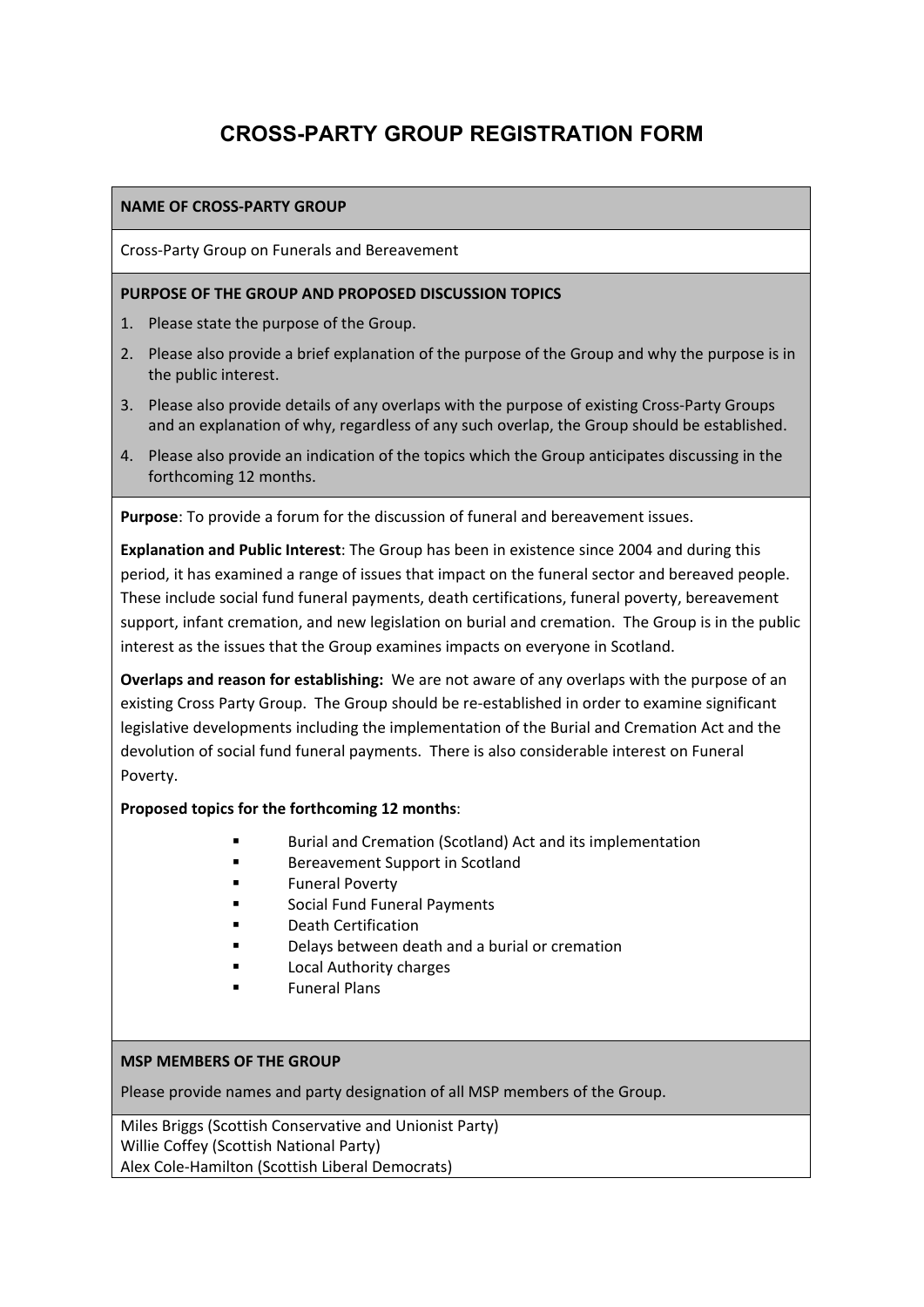Neil Findlay (Scottish Labour) Johann Lamont (Scottish Labour) Richard Lyle (Scottish National Party) Fulton MacGregor (Scottish National Party) Stuart McMillan (Scottish National Party) Pauline McNeill (Scottish Labour) Alex Rowley (Scottish Labour)

### **NON‐MSP MEMBERS OF THE GROUP**

For organisational members please provide only the name of the organisation, it is not necessary to provide the name(s) of individuals who may represent the organisation at meetings of the Group.

| Individuals   | David Beamer                                                             |
|---------------|--------------------------------------------------------------------------|
|               | John Birrell                                                             |
|               | James Blackburn                                                          |
|               | Gerard Boyle                                                             |
|               | Paul Cuthell                                                             |
|               | Mark Hazelwood                                                           |
|               | Mandie Lavin                                                             |
|               | Nigel Lymn Rose                                                          |
|               | Ann McMurray                                                             |
|               | John Williamson                                                          |
|               | <b>Stewart Wilson</b>                                                    |
|               |                                                                          |
| Organisations | Cruse Bereavement Care Scotland (CBCS)                                   |
|               | National Association of Funeral Directors (NAFD)                         |
|               | Scottish Partnership for Palliative Care (founder of the Good Life, Good |
|               | Death, Good Grief alliance)                                              |
|               | <b>Stillbirth and Neonatal Death Charity (SANDS)</b>                     |
|               |                                                                          |

#### **GROUP OFFICE BEARERS**

Please provide names for all office bearers. The minimum requirement is that two of the office bearers are MSPs and one of these is Convener – beyond this it is a matter for the Group to decide upon the office bearers it wishes to have. It is permissible to have more than one individual elected to each office, for example, co-conveners or multiple deputy conveners.

| Co-Convener | Miles Briggs MSP            |
|-------------|-----------------------------|
| Co-Convener | <b>Fulton MacGregor MSP</b> |
| Secretary   | David Beamer                |

## **FINANCIAL BENEFITS OR OTHER BENEFITS**

Please provide details of any financial or material benefit(s) the Group anticipates receiving from a single source in a calendar year which has a value, either singly or cumulatively, of more than £500. This includes donations, gifts, hospitality or visits and material assistance such as secretariat support.